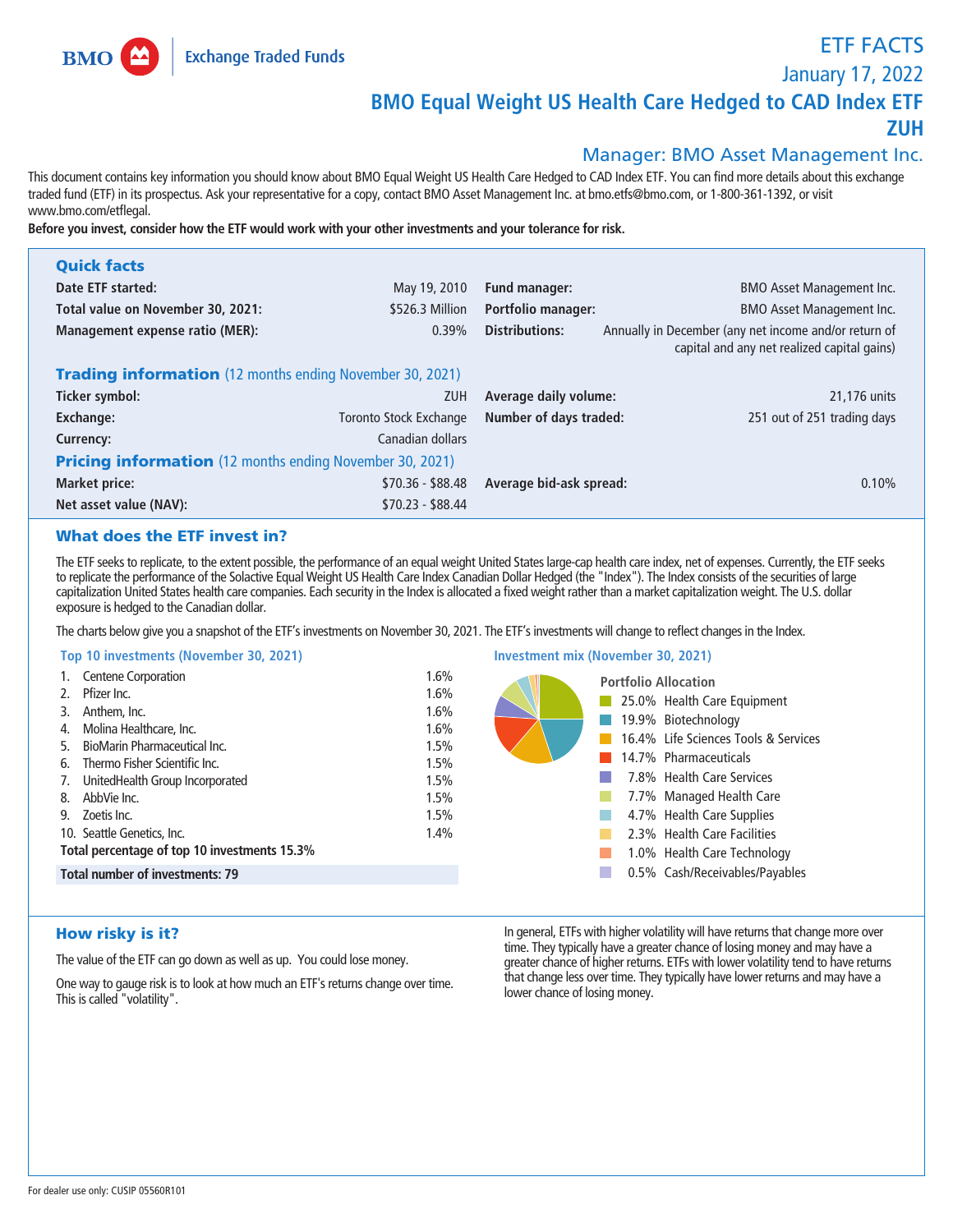

**For more information about the risk rating and specific risks that can affect the ETF's returns, see the "Risk Factors" section of the ETF's prospectus.**

**ETFs do not have any guarantees. You may not get back the amount of money** 

#### **Risk rating**

**BMO Asset Management Inc. has rated the volatility of this ETF as medium.**

**Generally, the rating is based on how much the ETF's returns have changed from year to year. It doesn't tell you how volatile the ETF will be in the future. The rating can change over time. An ETF with a low risk rating can still lose money.**



How has the ETF performed?

**This section tells you how units of the ETF have performed over the past 10 years.**

**Returns<sup>1</sup> after expenses have been deducted. These expenses reduce the ETF's returns. This means that the ETF's returns may not match the returns of the Solactive Equal Weight US Health Care Index Canadian Dollar Hedged. <sup>1</sup> Returns are calculated using the ETF's net asset value (NAV).**

**No guarantees**

**you invest.**

# **Year-by-year returns**

**This chart shows how units of the ETF has performed in each of the past 10 completed calendar years. The ETF dropped in value in 2 of the 10 years.**

**The range of returns and change from year to year can help you assess how risky the ETF has been in the past. It does not tell you how the ETF will perform in the future.**



#### **Best and worst 3-month returns**

**This table shows the best and worst returns for units of the ETF in a 3-month period over the past 10 calendar years. The best and worst 3-month returns could be higher or lower in the future. Consider how much of a loss you could afford to take in a short period of time.**

|                    | <b>Return</b> | 3 months ending   | If you invested \$1,000 at the beginning of the period |
|--------------------|---------------|-------------------|--------------------------------------------------------|
| <b>Best return</b> | 19.9%         | June 30, 2020     | Your investment would rise to \$1,199                  |
| Worst return       | $-15.0\%$     | December 31, 2018 | Your investment would drop to \$850                    |

#### **Average return**

**The annual compound return of units of the ETF was 17.7% over the past 10 years as of December 31, 2021. If you had invested \$1,000 in the ETF 10 years ago, your investment would now be worth \$5,102.**

# Trading ETFs

**ETFs hold a basket of investments, like mutual funds, but trade on exchanges like stocks. Here are a few things to keep in mind when trading ETFs:**

# **Pricing**

**ETFs have two sets of prices: market price and net asset value (NAV).**

#### **Market price**

- **• ETFs are bought and sold on exchanges at the market price. The market price can change throughout the trading day. Factors like supply, demand, and changes in the value of an ETF's investments can effect the market price.**
- **• You can get price quotes any time during the trading day. Quotes have two parts: bid and ask.**
- **• The bid is the highest price a buyer is willing to pay if you want to sell your ETF units. The ask is the lowest price a seller is willing to accept if you want to buy ETF units. The difference between the two is called the "bid-ask spread".**
- **• In general, a smaller bid-ask spread means the ETF is more liquid. That means you are more likely to get the price you expect.**

#### **Net asset value (NAV)**

- **• Like mutual funds, ETFs have a NAV. It is calculated after the close of each trading day and reflects the value of an ETF's investments at that point in time.**
- **• NAV is used to calculate financial information for reporting purposes like the returns shown in this document.**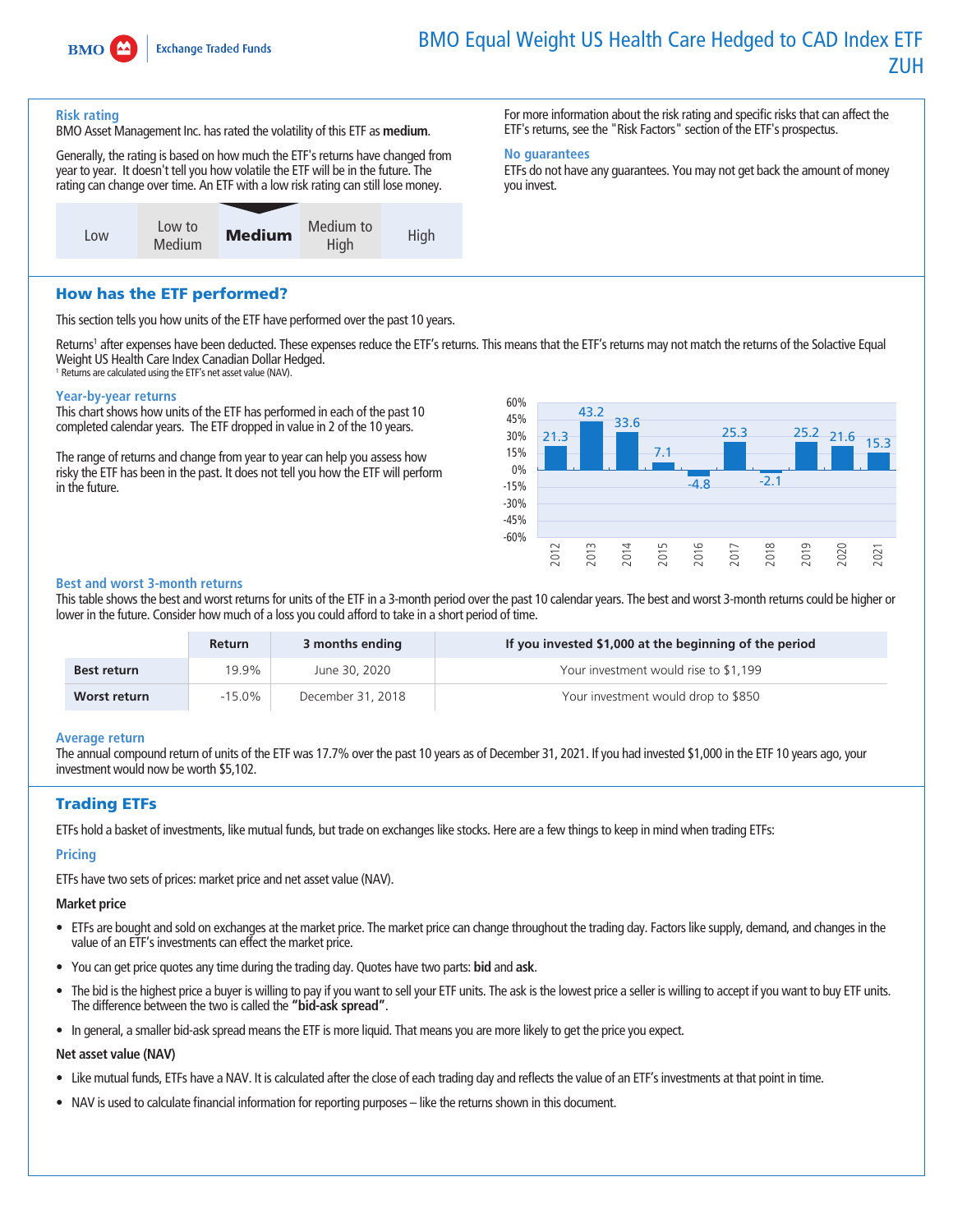

## **Orders**

There are two main options for placing trades: market orders and limit orders. A market order lets you buy or sell units at the current market price. A limit order lets you set **the price at which you are willing to buy or sell units.**

#### **Timing**

**In general, market prices of ETFs can be more volatile around the start and end of the trading day. Consider using a limit order or placing a trade at another time during the trading day.**

## Who is this ETF for?

#### **Investors who:**

- **• are looking for equity growth**
- **• want exposure to a portfolio of U.S. health care stocks**
- **• are comfortable with medium investment risk (i.e., you are willing to accept fluctuations in the market value of your investment)**
- **• want to gain exposure to global investments but wish to minimize exposure to fluctuations in foreign currencies relative to the Canadian dollar.**

## A word about tax

**In general, you'll have to pay income tax on any money you make on an ETF. How much you pay depends on the tax laws where you live and whether or not you hold the ETF in a registered plan, such as a Registered Retirement Savings Plan or a Tax-Free Savings Account.**

**Keep in mind that if you hold your ETF in a non-registered account, distributions from the ETF are included in your taxable income, whether you get them in cash or have them reinvested.**

### How much does it cost?

**This section shows the fees and expenses you could pay to buy, own and sell units of the ETF. Fees and expenses, including any trailing commissions, can vary among ETFs.**

**Higher commissions can influence representatives to recommend one investment over another. Ask about other ETFs and investments that may be suitable for you at a**  lower cost.

#### **1. Brokerage commissions**

**You may have to pay a commission every time you buy and sell units of the ETF. Commissions may vary by brokerage firm. Some brokerage firms may offer commission-free ETFs or require a minimum purchase amount.**

#### **2. ETF expenses**

**You don't pay these expenses directly. They affect you because they reduce the ETF's returns.**

**As of June 30, 2021, the ETF's expenses were 0.39% of its value. This equals \$3.90 for every \$1,000 invested.**

|                                                                                                                     | Annual rate (as a % of the<br><b>ETF's value)</b> |
|---------------------------------------------------------------------------------------------------------------------|---------------------------------------------------|
| Management expense ratio (MER)<br>This is the total of the ETF's management fee and operating expenses.             | 0.39%                                             |
| Trading expense ratio (TER)<br>These are the ETF's trading costs.                                                   | $0.00\%$                                          |
| <b>ETF</b> expenses<br>The amount included for ETF expenses is the amount arrived at by adding the MER and the TER. | 0.39%                                             |

#### **Trailing commission**

**The trailing commission is an ongoing commission. It is paid for as long as you own the ETF. It is for the services and advice that your representative and their firm provide to you.**

**This ETF doesn't have a trailing commission.**